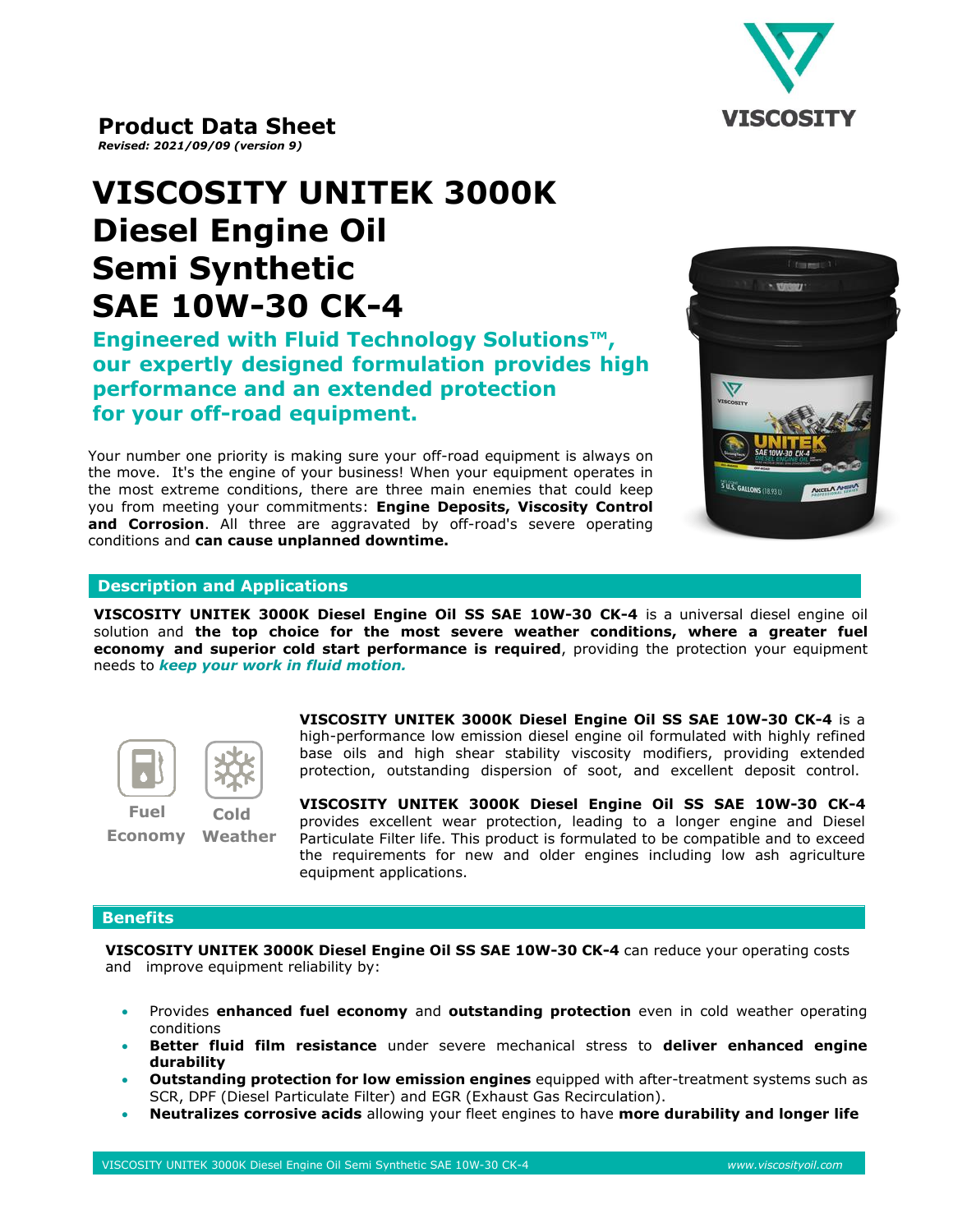

• **Excellent thermal and oxidation stability** under high temperature, providing viscosity stability and preventing formation of deposits and sludge, **prolonging oil life even under severe conditions**

Provides smoother equipment operations through:

- **Effectively combats high concentration of soot build ups**, critical to **prevent loss of equipment horsepower**
- **Excellent low temperature viscosity for improved lubrication during start-up**

**Approvals, Specifications and Recommendations**

**VISCOSITY UNITEK 3000K Diesel Engine Oil SS SAE 10W-30 CK-4** is a lubricant that meets the following performances:

- API CK-4, CJ-4, CI-4 Plus, CI-4, and CH-4.
- API SN, SM and SL
- MAT 3572
- MAT 3522
- ACEA E9-12/E7
- MACK EOS-4.5/EO-O PREMIUM PLUS/EO-N
- VOLVO VDS-4.5/4/3
- DDC 93K222/93K218
- DQC III-10-LA
- CES 20086/20081
- MB 228.31
- JASO DH-2 engine test requirement
- CAT ECF-3/ECF-2
- MAN 3775
- MTU TYPE 2.1
- RENAULT RLD-4/RLD-3
- FORD WSS M2C171-F1

## **Typical Physical Data**

| <b>Parameters</b>          | <b>Method</b>     | <b>Unit</b>       | <b>Typical Value</b> |
|----------------------------|-------------------|-------------------|----------------------|
| <b>Appearance</b>          |                   |                   | Clear & Bright       |
| Density @15°C              | <b>ASTM D4052</b> | g/cm <sup>3</sup> | 0.87                 |
| Kinematic Viscosity @100°C | ASTM D445         | cSt               | 12.2                 |
| <b>Viscosity Index</b>     | <b>ASTM D2270</b> |                   | 140                  |
| <b>Flash Point COC</b>     | ASTM D92          | °C                | 223                  |
| <b>Sulfated Ash</b>        | ASTM D874         | $\%$              | 1.0                  |
| <b>TBN</b>                 | <b>ASTM D2896</b> | mgKOH/g           | 10                   |
| $CCS @ -25°C$              | <b>ASTM D5293</b> | C <sub>P</sub>    | 6300                 |
| <b>Pour Point</b>          | ASTM D97          | °С                | $-43$                |

Note: Always consult your owner's manual to check recommended viscosity grade and specifications for your specific vehicle